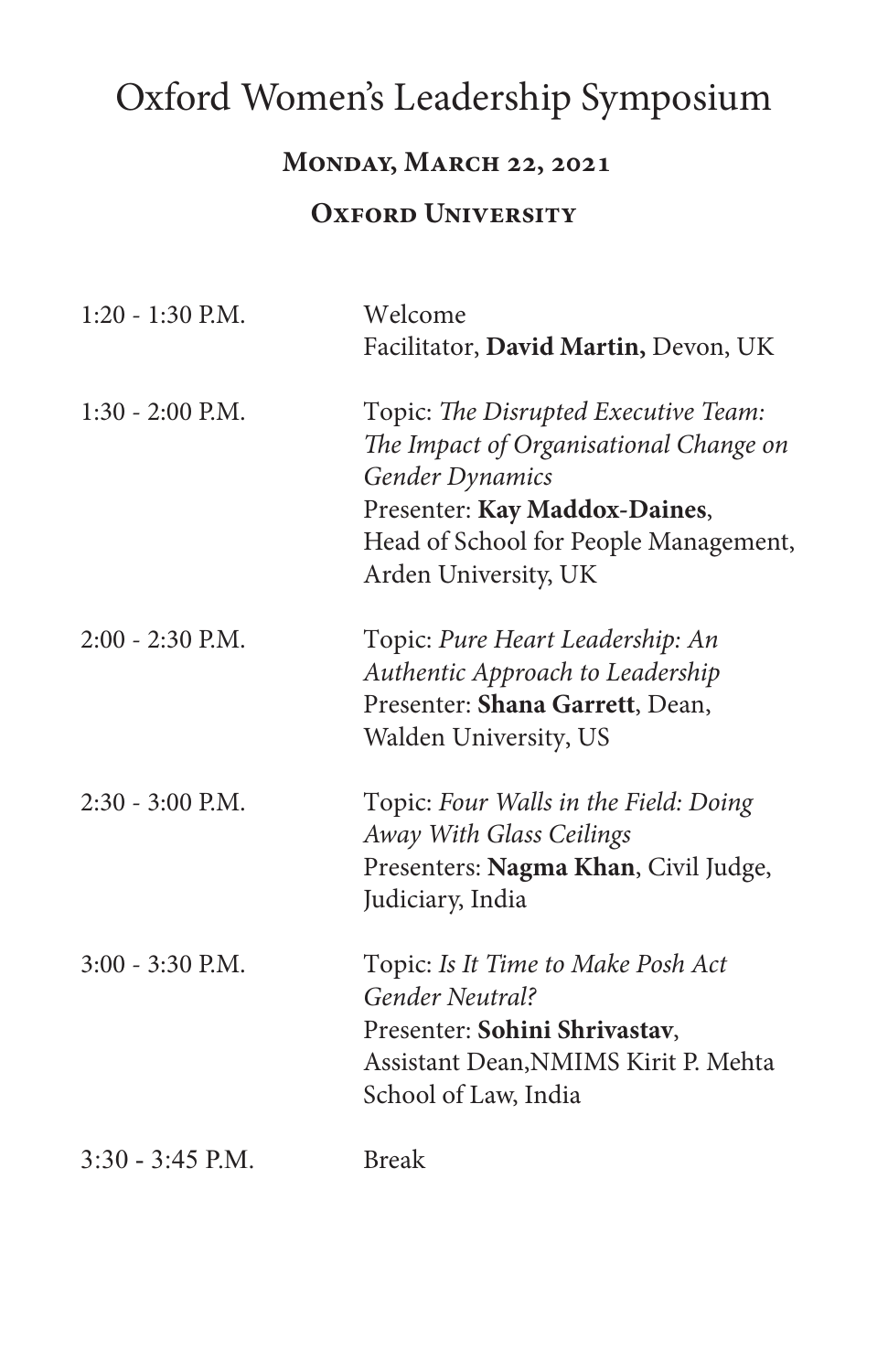# Oxford Women's Leadership Symposium Oxford Women's Leadership Symposium

|                    |                                                                                                                                                                                               | TUESDAY, MARCH 23, 2021  |                                                                                                                                                                                                                        |  |
|--------------------|-----------------------------------------------------------------------------------------------------------------------------------------------------------------------------------------------|--------------------------|------------------------------------------------------------------------------------------------------------------------------------------------------------------------------------------------------------------------|--|
| $3:45 - 4:15$ P.M. | Topic: Breaking the Traditional Notion<br>of Gender in Indian Politics: Mamata<br>Banerjee, a Case Study                                                                                      | <b>OXFORD UNIVERSITY</b> |                                                                                                                                                                                                                        |  |
|                    | Presenter: Sharmila Mitra Deb,<br>Associate Professor, Loreto College<br>Kolkata, India                                                                                                       | $1:20 - 1:30$ P.M.       | Welcome<br>Facilitator, David Martin, Devon, UK                                                                                                                                                                        |  |
| $4:15 - 4:45$ P.M. | Topic: Women Leaders in Protest<br>Movements in Assam<br>Presenter: Srijita Chakravaty, Assistant<br>Professor, Loreto College, India                                                         | $1:30 - 2:00$ P.M.       | Topic: Microaggressions in Japanese<br>Higher Education: Navigating Through<br>Race, Gender, and Position<br>Presenter: Maria Guajardo and Swati<br>Vohra, Professor and Research Assistant,<br>Soka University, Japan |  |
| 4:45-5:15 P.M.     | Topic: How Do Contemporary Political<br>Cartoonists Represent Female Voters?<br>Presenter: Rissa Reist, PhD Candidate,<br>University of Alberta, Canada                                       | $2:00 - 2:30$ P.M.       | Topic: Secondary School Education,<br>Dropouts, Gross Enrollment Ratio<br>Presenter: Sonal Yadavy, Assistant<br>Professor, Ahmedabad University, India                                                                 |  |
| $5:15 - 5:45$ P.M. | Topic: 'Impure' Bodies and Menstrual<br>Activism: New Modes of 'Doing Feminism'<br>in Contemporary India<br>Presenter: Sancharini Mitra, Doctoral<br>Student, Indian Institute of Technology, | $2:30 - 3:00$ P.M.       | Topic:<br>Presenter: Annette Mountford, Keynote,<br>Oxford, UK                                                                                                                                                         |  |
| 5:45 - 5:50 P.M.   | Madras, India<br>Adjourn                                                                                                                                                                      | 3:00 - 3:30 P.M.         | Topic: The Co-existence of Biased Sex<br>Ratio and Crime against Women in India:<br><b>Examining the Causality</b><br>Presenter: Suparna Das, Assistant<br>Professor, Asian University for Women<br>Bangladesh         |  |
|                    |                                                                                                                                                                                               | $3:30 - 3:45$ P.M.       | <b>Break</b>                                                                                                                                                                                                           |  |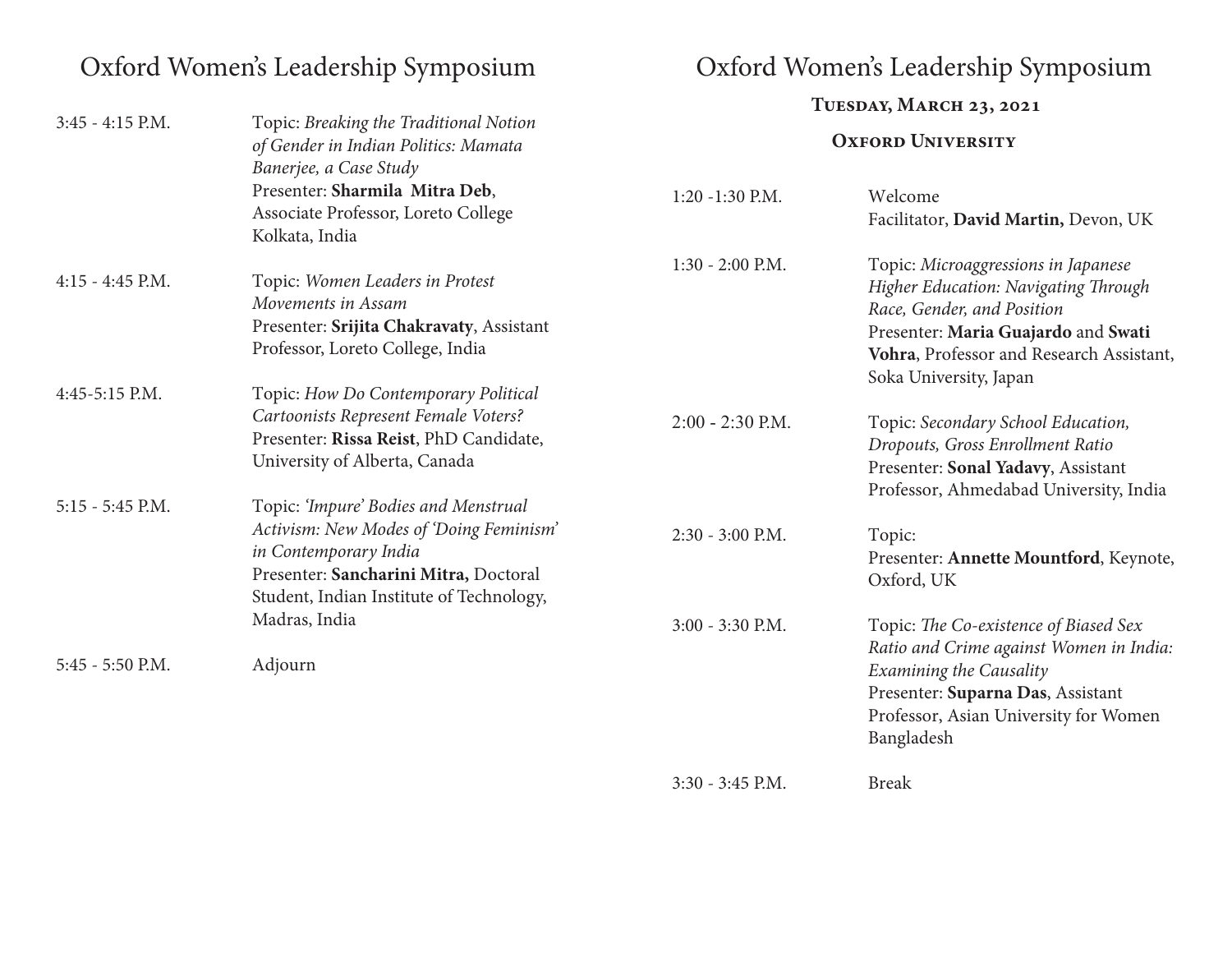## Oxford Women's Leadership Symposium

| $3:45 - 4:15$ P.M. | Topic: Impact of COVID-19 on Domestic<br>Violence |                |
|--------------------|---------------------------------------------------|----------------|
|                    |                                                   | A <sub>1</sub> |
|                    | Presenter: Surbhi Dayal, Assistant                | frc            |
|                    | Professor, Indian Institute Of                    | ye             |
|                    | Management Indore, India                          | pa             |
|                    |                                                   | in             |
| $4:15 - 4:45$ P.M. | Topic: The Impact of the Pandemic on the          | m              |
|                    | Lives of Women                                    | $N_1$          |
|                    | Presenter: Akshitta Nagpal, Resdearch             | in             |
|                    | Scholar, Jamia Hamdard University, India          | sc             |
|                    |                                                   | he             |
| $4:45 - 5:15$ P.M. | Topic: Gender Equity, Gender Roles, Social        | op             |
|                    | Construction, Unpaid Labor, Women                 | pa             |
|                    | Leadership, SDG's                                 | ha             |
|                    | Presenter: Swati Vohra, Research                  | all            |
|                    | Assistant, Soka University, Japan                 |                |
| $5:15 - 5:45$ P.M. | Topic: "Evaluating Women's Contribution           | Ly             |
|                    | to Addressing Food Security in Pakistan's         | C <sub>0</sub> |
|                    | FATA Region"                                      | CO             |
|                    | Presenter: Abbas Imam, PhD Candidate,             | as:            |
|                    | Balsillie School of International Affairs,        | Bi             |
|                    | Canada                                            | fr6            |
|                    |                                                   | cu             |
| $5:45 - 5:50$ P.M. | Conclude                                          | an             |
|                    |                                                   | by             |

## Oxford Women's Leadership Symposium

### **Keynote Speaker**

**Annette Mountford**, MBE, was the Chief Executive of Family Links om 1997-2015. Prior to that she worked as a Health Visitor for 13 ears, and then combined her experience in health, education, and arenthood to introduce the Nurturing Programme (NP) to the UK 1992. The NP promotes emotional literacy, and emotional and ental health. She has led the Family Links team in adapting the urturing Programme (NP) to meet national curriculum standards; anglicizing the NP for parent groups in the community; and for chools, prisons, Muslim parents, and parents of teenagers. She elped create the Parenting Puzzle book for parents. Annette developed a national training programme for practitioners working with arents and children in education, health, and the community. She as written an Ante-natal NP, which is now being rolled out nationly. She received an MBE for her work in 2002.

### **Symposium Coordinator**

**Lydia Allen** is the Oxford Women's Leadership Symposium oordinator. She has worked as a senior researcher at a political consultancy firm in Johannesburg, South Africa, and as a research sistant at the McGill University's Department of Epidemiology, iostatistics, and Occupational Health in Montreal, Canada. She did freelance editing during the years she lived in Princeton, US, and is exteently the Technical Editor at Education Policy Research, Inc., d Assistant Editor of the Journal of Education Finance, distributed by the University of Illinois Press and Project MUSE, Johns Hopkins University Press. She received her BA (Political Science and Law) and MA (Political Science) from the University of Johannesburg.